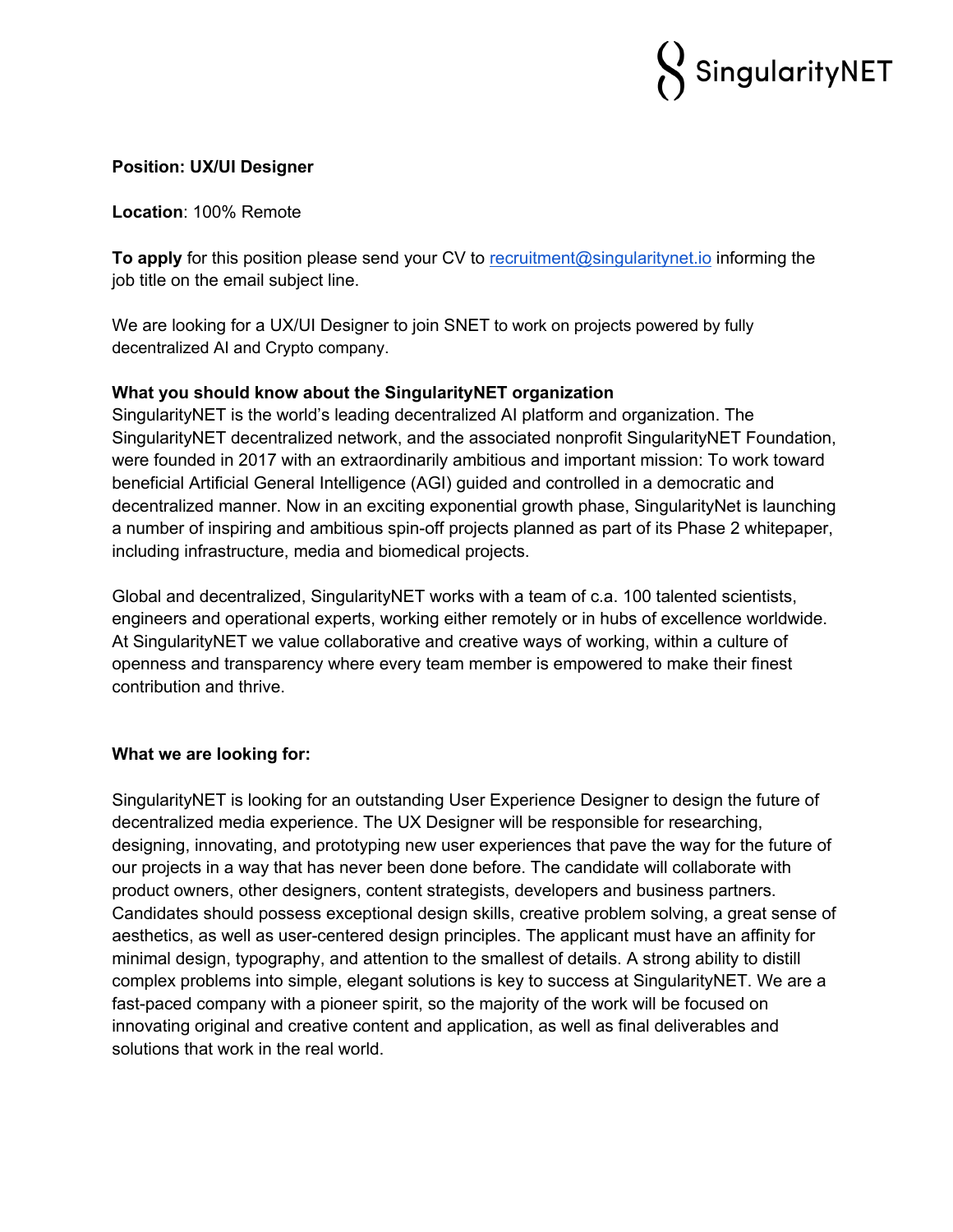

### **Your responsibilities will include:**

- Research and define UX strategy for consumer segments and different customer types building upon and scaling projects.
- Imagine, conceive of, manage, and drive ownership UX design projects from defining customer problems or opportunities to concept to implementation
- Develop creative and innovative design solutions that support multiple types of users in different types of roles with varying scope and objectives
- Define and implement creative solutions that help improve comprehension and clarity of options and decisions
- Constantly measure how designs are performing for target customers. Iterate and improve those experiences as needed. Influences team roadmaps to include experience improvements when the design or product is not performing or needs improvement.
- Invest in building relationships and trust with stakeholders, peers and working groups.
- Determines best UX solutions based on customer feedback and business goals and helps to determine overall direction, identifying challenges and adapting as needed based on the context of the solution and customer.
- Foster the defining and sharing of UX design patterns and standards, artifact reuse and consistency across team members. Contribute to the SingularityNET Design System.

# **Requirements**

To be successful in this role you will need:

- 3x+ years' work experience advocating for, creating and building and world-class experiences for web and mobile digital devices. Knowledge of global design best practices and working for international companies a plus.
- An excellent portfolio showcasing UI/UX and visual design work with a strong design sensibility and articulate storytelling. Evidence of exceptional design ability is a must
- Must be proficient and highly skilled in Photoshop, Illustrator, Sketch, Figma and other design tools
- Ability to prototype in UX prototyping tools such Invision. With HTML or WordPress skills is a plus.
- Understanding of front-end web and mobile technologies such as CSS/HTML and general understanding of back-end technologies that are required to build out experiences. Partnering well with technology is a must.
- Ability to perform in a fast paced, high stress iterative design process under minimal supervision
- Persona-focused, with experience using design research methods to uncover user insights. Are able to take those insights and define the desired user outcomes.
- Evidence of solving large scale problems for customers. Ability to take complex concepts and simplify them for the customer in the form or elegant experiences.